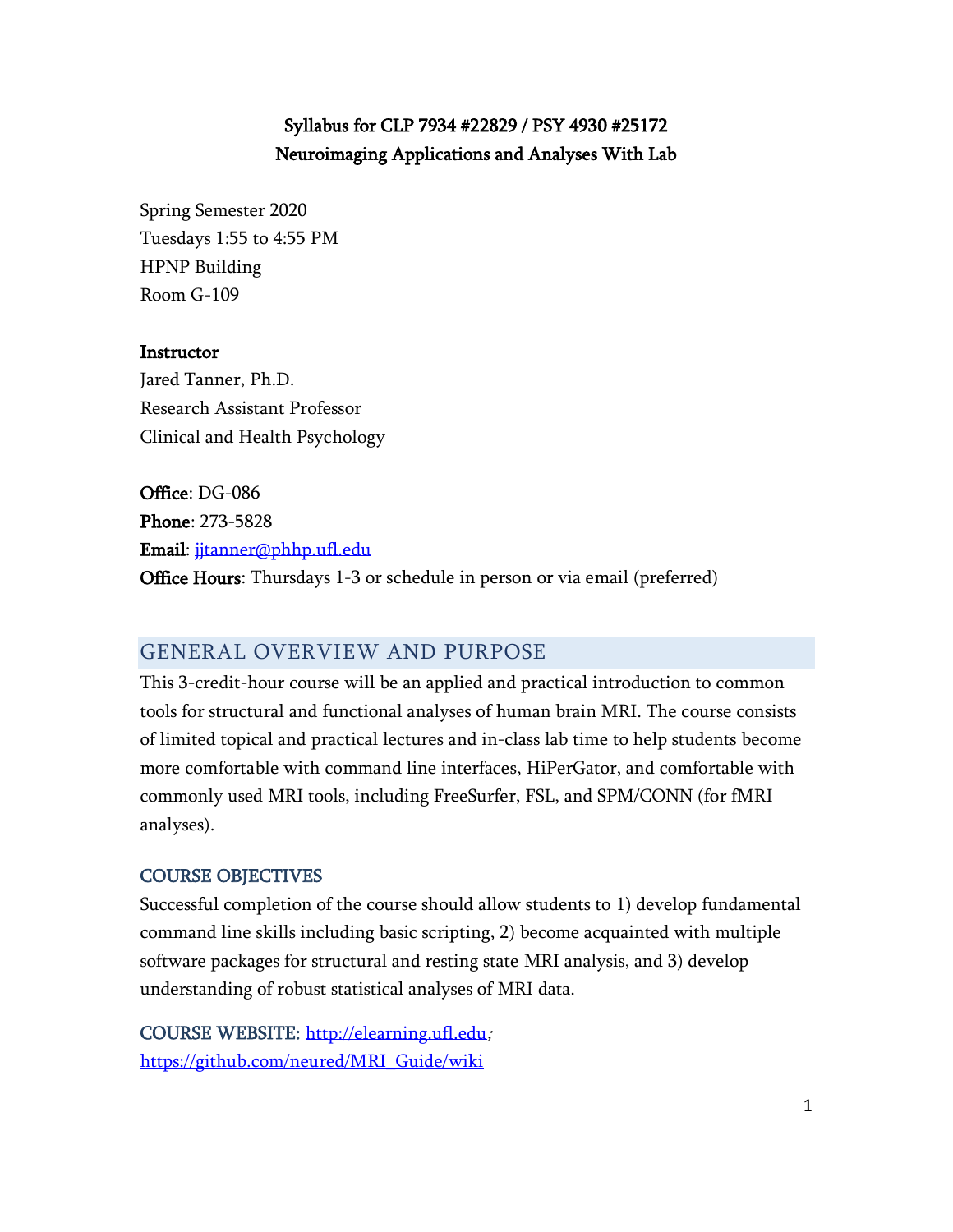COURSE COMMUNICATIONS: All general questions should be posted to discussion board on eLearning. Private questions should be sent via email, in person, or by phone.

## COURSE REQUIREMENTS

## **HARDWARE**

A laptop is required and must be brought to class. While the course will utilize HiPerGator for some analyses, if you want to run processing locally, macOS (MacBook Pro, MacBook Air, or MacBook [in that order of preference]) or Linux is strongly recommended. It is preferable if you have at least 30 GB of free storage for installation of imaging applications. A laptop running Windows 10 will also work with an installation of the Windows subsystem for Linux (https://docs.microsoft.com/en-us/windows/wsl/install-win10) and/or an installation of VirtualBox and appropriate Linux virtual machine (e.g., http://neuro.debian.net). Help with installation is available online or possibly via PHHP IT. You can also contact me for installation help but set-up for non-Apple machines should be done before the class starts. HiPerGator access will be provided for the semester.

I also recommend a large (64+ GB) external drive for data storage if you do not have much internal space on your laptop. An SSD or flash drive is preferable but a fast portable HDD will also work.

# COURSE OR TRAINING PREREQUISITES

It is expected you have at least rudimentary knowledge of the command line and Bash. There are many great tutorials and videos online to get started (e.g., [https://ryanstutorials.net/linuxtutorial/;](https://ryanstutorials.net/linuxtutorial/) [https://www.youtube.com/watch?v=oxuRxtrO2Ag\)](https://www.youtube.com/watch?v=oxuRxtrO2Ag).

For graduate students, CLP 7934 (Clinical and Cognitive Neuroscience Methods and Theory) is recommended but not required.

Enrollment is limited to 20 students with preference given to graduate students. Undergraduate student enrollment will be capped at 10.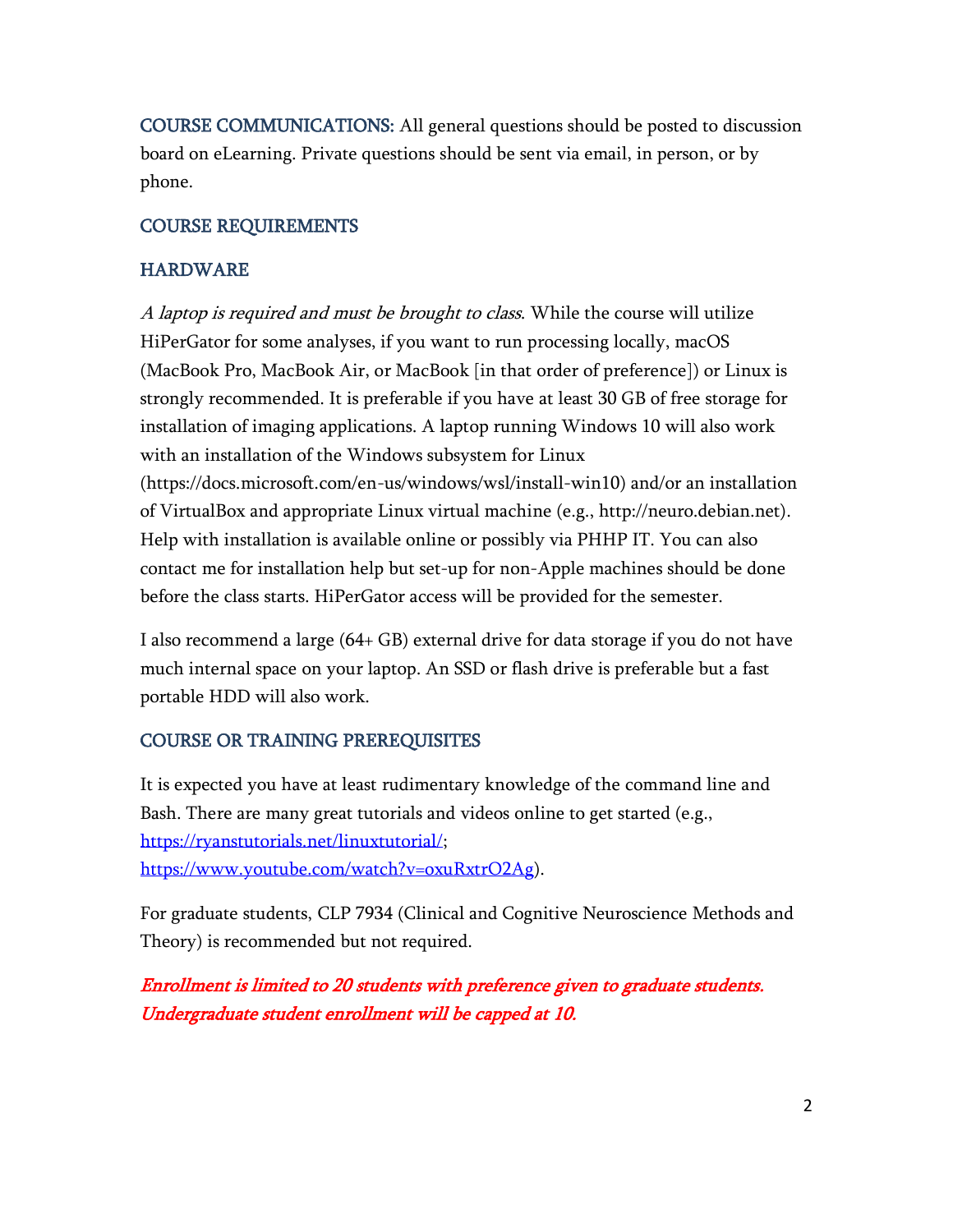## ADDITIONAL RESOURCES: FreeSurfer tutorials:

<http://surfer.nmr.mgh.harvard.edu/fswiki/FsTutorial/Sept2015CourseSchedule>

FSL tutorials:<http://fsl.fmrib.ox.ac.uk/fslcourse/>

CONN documentation and tutorials:<https://sites.google.com/view/conn/>

SPM documentation and tutorials: [http://www.fil.ion.ucl.ac.uk/spm/doc/;](http://www.fil.ion.ucl.ac.uk/spm/doc/) <http://www.fil.ion.ucl.ac.uk/spm/course/video/>

INSTRUCTIONAL METHODS: The course consists of limited lecture with hands-on lab time. Students are encouraged to collaborate and use all reasonable resources (the internet, software listservs, etc.) to complete their work.

### COURSE MATERIALS

The syllabus and assigned readings are available on the course website. Readings will consist of articles or image processing guides selected by the course instructor. Make sure you have a working email address. If your email address changes or you miss the first day of class, it will be your responsibility to contact Dr. Tanner with your desired email address in order to receive notification about changes in course readings or topics. The content of the course includes assigned readings, lectures, and practicals. If available, lecture slides will be provided in advance.

### COURSE POLICIES

### ATTENDANCE POLICY:

This class is a mixture of instruction and lab and attendance is *strongly encouraged*. Significant time in class will be spent working as a group. General requirements for class attendance and make-up assignments and other work in this course are consistent with university policies that can be found at:

<https://catalog.ufl.edu/ugrad/current/regulations/info/attendance.aspx>

QUIZ AND EXAM POLICIES: There will be no exams or quizzes for this course. All grades come from assignments.

MAKE-UP POLICY: Assigned work might be made up under extenuating circumstances after discussion with the professor. If you have difficulty meeting a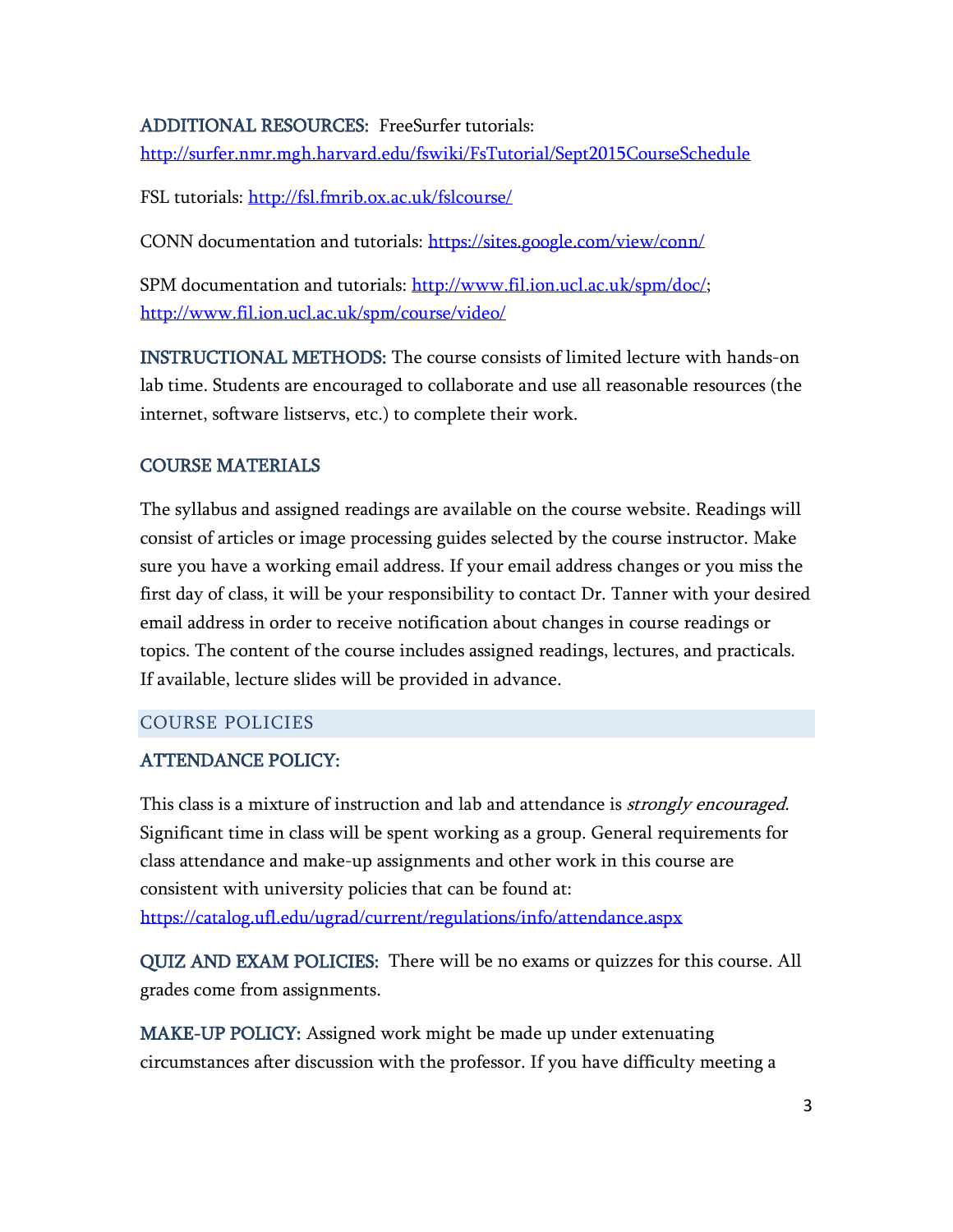deadline please consult with me. Technology failures will not result in penalized work if the professor was contacted in a timely manner about such failures. Any requests for make-ups due to technical issues MUST be accompanied by the ticket number received from the Help Desk or other service when the problem was reported to them.

ASSIGNMENT POLICY: Assigned homework will be due as indicated in the course schedule below. While it might be possible to obtain a passing grade with one missing assignment, missing more than one assignment will automatically result in a fail. Additionally, completing all assignments does not guarantee a passing grade. Please talk with Dr. Tanner in advance of the end of the semester if you have any concerns about your assignments or grade. Readings are recommended but not required.

COURSE TECHNOLOGY: Technical issues or questions can be addressed with me. Helpdesk or IT might also be able to help.

- [http://helpdesk.ufl.edu](http://helpdesk.ufl.edu/)
- $\bullet$  (352) 392-HELP select option 2

ONLINE COURSE EVALUATION: Students are expected to provide feedback on the quality of instruction in this course by completing online evaluations at [https://evaluations.ufl.edu.](https://evaluations.ufl.edu/) Evaluations are typically open during the last two or three weeks of the semesters, but students will be given specific times when they are open. Summary results of these assessments are available to students at [https://evaluations.ufl.edu/results.](https://evaluations.ufl.edu/results)

### UF POLICIES

UNIVERSITY POLICY ON ACCOMMODATING STUDENTS WITH DISABILITIES: Students with disabilities who experience learning barriers and would like to request academic accommodations should connect with the disability Resource Center by visiting [https://disability.ufl.edu/students/get-started/.](https://disability.ufl.edu/students/get-started/) It is important for students to share their accommodation letter with their instructor and discuss their access needs,

as early as possible in the semester.

UNIVERSITY POLICY ON ACADEMIC CONDUCT: UF students are bound by The Honor Pledge, which states, "We, the members of the University of Florida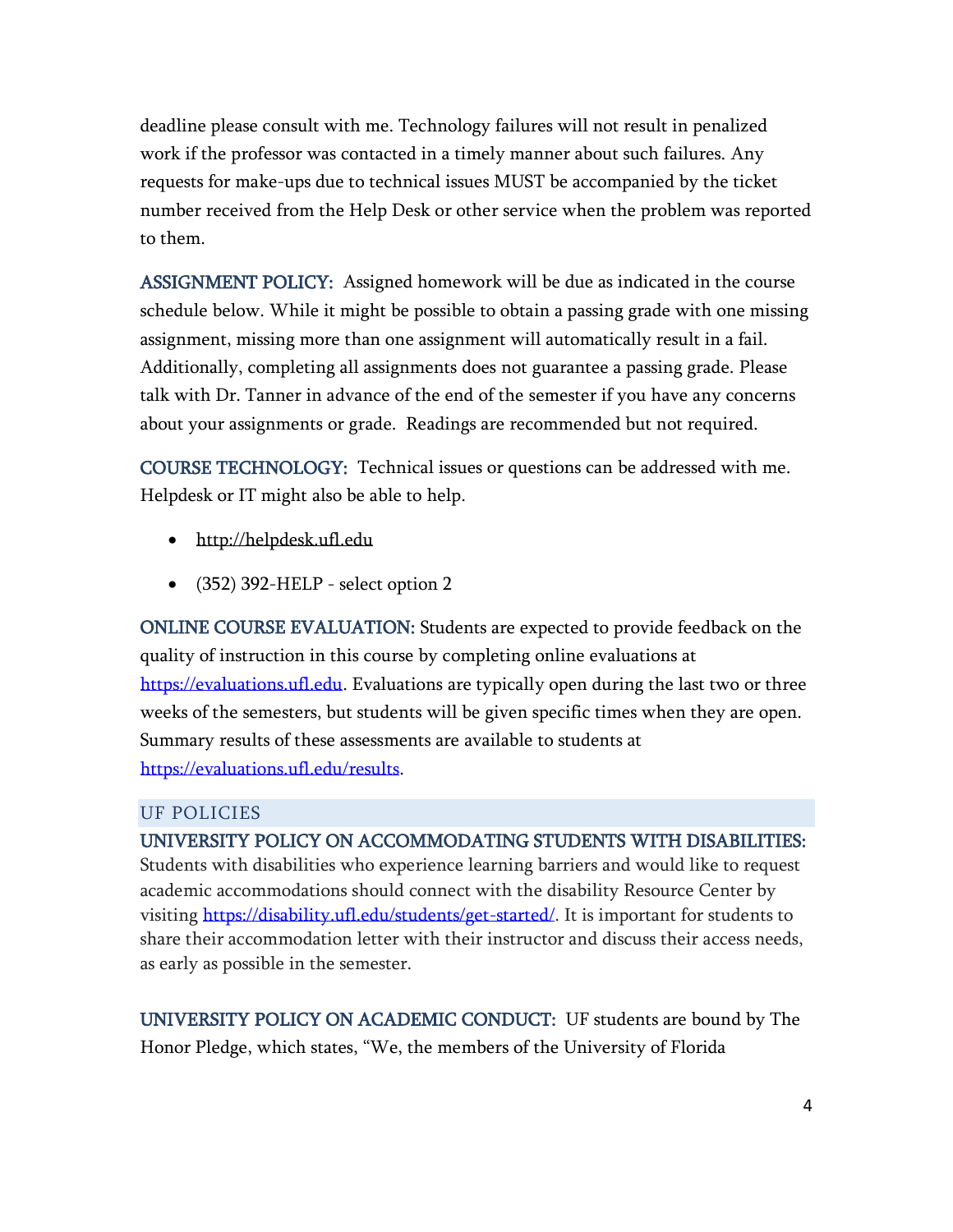community, pledge to hold ourselves and our peers to the highest standards of honesty and integrity by abiding by the Honor Code. On all work submitted for credit by students at the University of Florida, the following pledge is either required or implied: "On my honor, I have neither given nor received unauthorized aid in doing this assignment." The Honor Code

[\(http://www.dso.ufl.edu/sccr/process/student-conduct-honor-code/\)](http://www.dso.ufl.edu/sccr/process/student-conduct-honor-code/) specifies a number of behaviors that are in violation of this code and the possible sanctions. Furthermore, you are obligated to report any condition that facilitates academic misconduct to appropriate personnel. If you have any questions or concerns, please consult with the instructor or TAs in this class.

CLASS DEMEANOR: All members of the class are expected to follow rules of common courtesy in all in-class interactions, email messages, and threaded discussions.

## GETTING HELP

Should you have any complaints with your experience in this course please visit <http://www.distance.ufl.edu/student-complaints> to submit a complaint.

Students may occasionally have personal issues that arise in the course of pursuing higher education or that may interfere with their academic performance. If you find yourself facing problems affecting your coursework, you are encouraged to talk with an instructor and to seek confidential assistance at the University of Florida Counseling Center, 352-392-1575, or Student Mental Health Services, 352-392-1171. Visit their web sites for more information: http://www.counsel.ufl.edu/ or http://www.health.ufl.edu/shcc/smhs/index.htm#urgent

The Student Health Care Center at Shands is a satellite clinic of the main Student Health Care Center located on Fletcher Drive on campus. Student Health at Shands offers a variety of clinical services, including primary care, women's health care, immunizations, mental health care, and pharmacy services. The clinic is located on the second floor of the Dental Tower in the Health Science Center. For more information, contact the clinic at 392-0627 or check out the web site at: www.health.ufl.edu/shcc.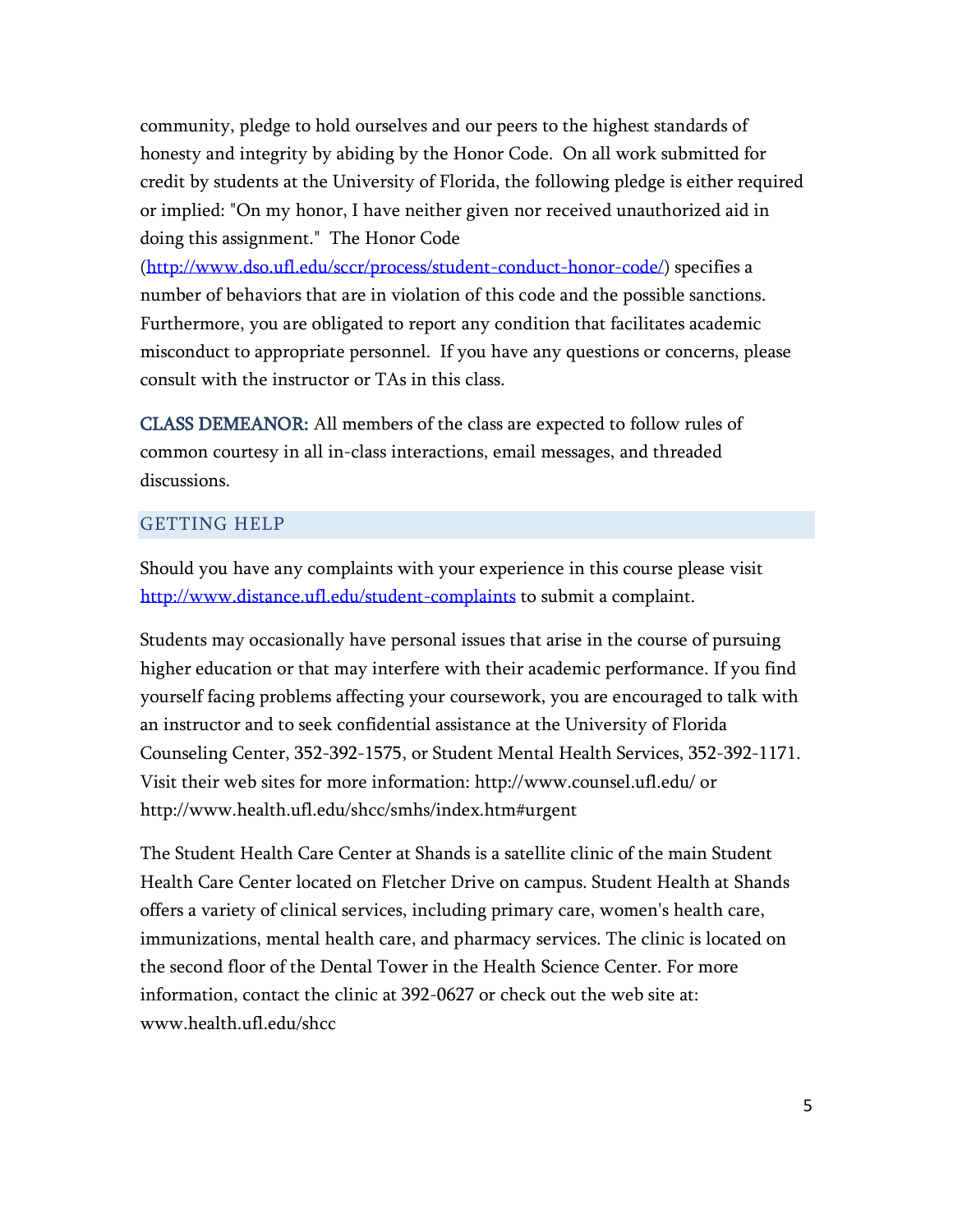Crisis intervention is always available 24/7 from: Alachua County Crisis Center: (352) 264-6789.

BUT – Do not wait until you reach a crisis to come in and talk with me. I can help students through stressful situations impacting their academic performance. You are not alone so do not be afraid to ask for assistance.

## GRADING POLICIES

# METHODS BY WHICH STUDENTS WILL BE EVALUATED AND THEIR GRADE DETERMINED

The final grade will be determined according to the students' scores on the assignments (70%) and a final project (30%). Note, graduate students have an additional required mid-term assignment.

Assignments are practical applications and repetitions of work completed in class. They are assigned during the first class period of a new topic and are due before the start of class the following week. For example, if class is held T, assignments will be given on Tuesday with the due date the following Tuesday before class. In some cases, the assignment will cover more than one week and thus be due more than one week after assignment.

# GRADUATE STUDENTS ONLY

## MID-TERM ASSIGNMENT

The additional assignment should be one of the following

• Create a comprehensive step-by-step tutorial with screenshots for one MRI software tool where you cover installation, processing, troubleshooting, and quality control. This should not be just a copy of what's available online, although online tutorials might serve as a guide and foundation. If it's a tool where there are clear and substantial online guides, your instructions need to be substantively different. Make the guide clear enough that someone with little or no processing experience could follow it.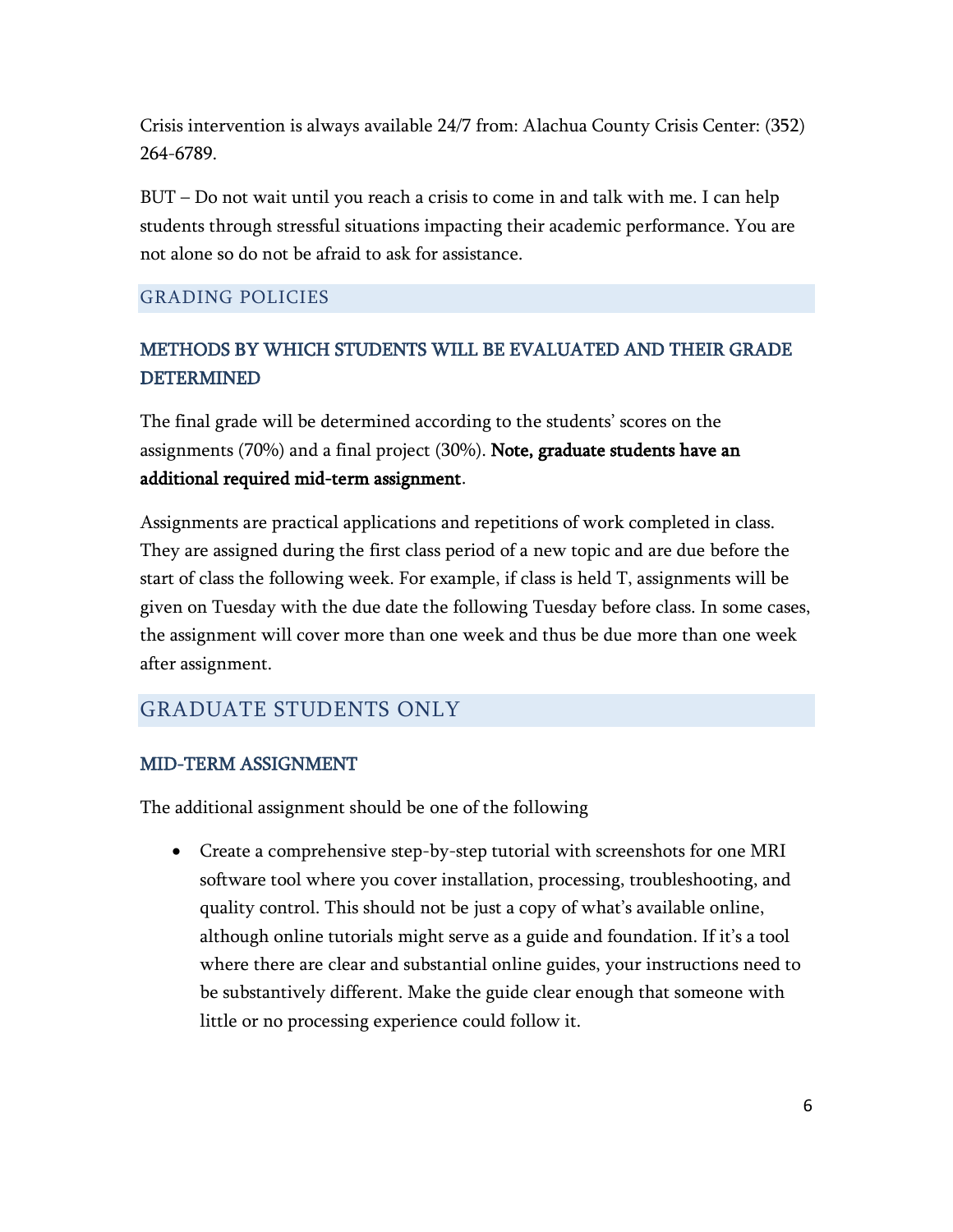- 3 page review paper on one of the following: 1) imaging modality (i.e., type of scan) with utility for research or clinical applications (this could also be targeted towards a clinical population), or 2) applications and utility of one neuroimaging tool (e.g., FreeSurfer) with a discussion of some of the major results found using the tool. If there are not many results yet (i.e., it's a new tool), you could offer a discussion of potential applications of the tool. A discussion of its validity should also be included.
- Write a working (and bug-free) bash, Python, or other language script using multiple neuroimaging tools (we do not cover Python or other scripting languages but if you know a language and can demonstrate the script that will count). This ideally should be a script you could or would use with data. If you have data or an idea to process publicly available data this will be most useful. The script should include comments and white space as needed. The goal behind the length of the script is to automate or semi-automate the bulk or processing you might do for a project.

# FINAL PROJECT

## The final project *must receive approval before starting*.

Perform a new analysis of existing MRI data (from your lab, a public dataset, or data Dr. Tanner has) written up in manuscript format (about 5 pages) including a brief introduction (1 page maximum – this could just be aims and hypotheses), methods, results, and a very brief discussion. You must include a script (or all the code) you used to perform your analyses (this allows for reproducibility and serves as part of your lab notebook).

# UNDERGRADUATE STUDENTS ONLY

## FINAL PROJECT

The final project must receive approval before starting.

CHOOSE ONE OF THE FOLLOWING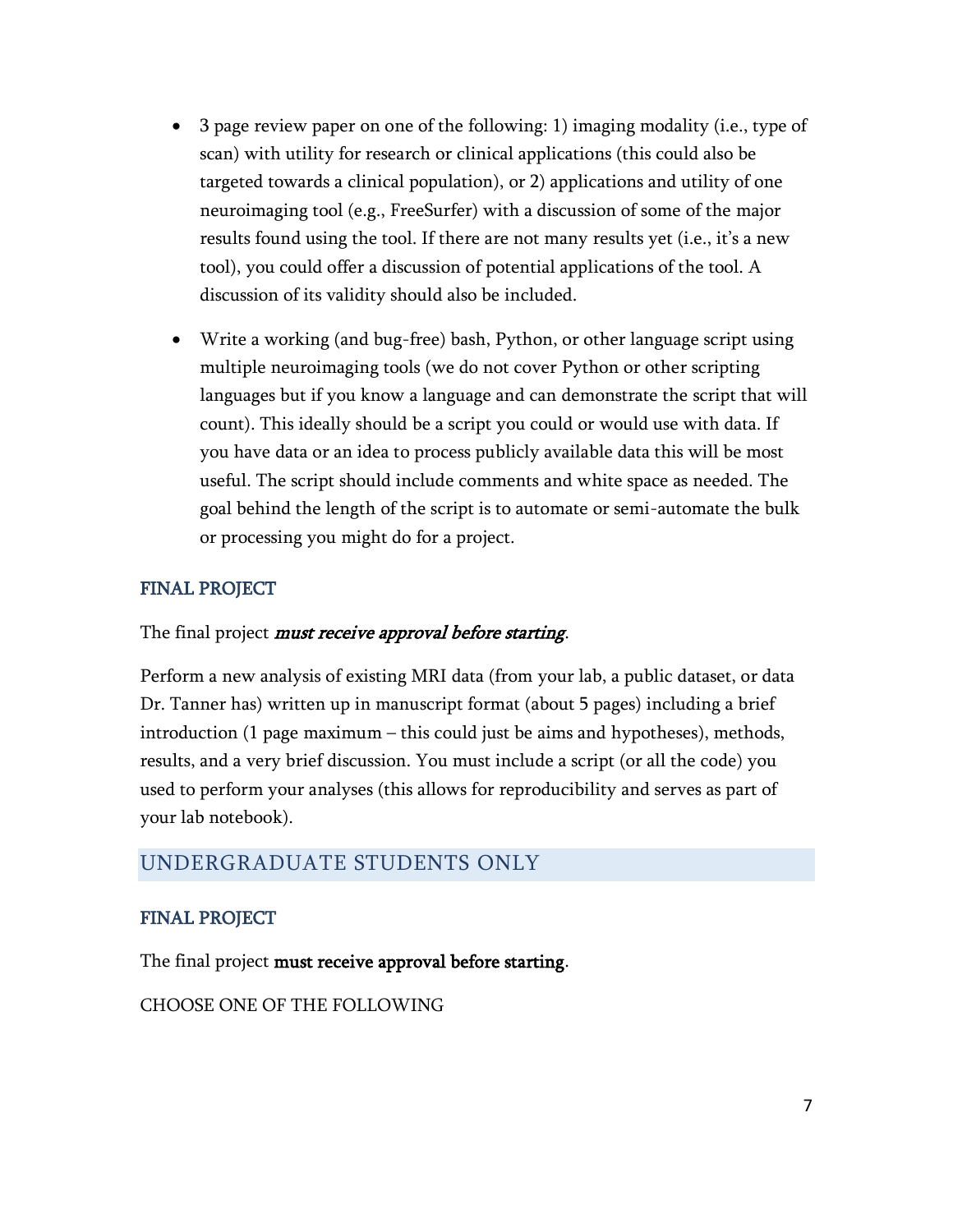- Use publicly available, data provided by the instructor, or a mentor's data to perform an analysis using one of the tools covered in class. This assignment should be written up as a methods and results section of an original research article.
- 5 page review paper on one of the following: 1) imaging modality (i.e., type of scan) with utility for research or clinical applications (this could also be targeted towards a clinical population), or 2) applications and utility of one neuroimaging tool (e.g., FreeSurfer) with a discussion of some of the major results found using the tool. If there are not many results yet (i.e., it's a new tool), you could offer a discussion of potential applications of the tool. A discussion of its validity should also be included.
- A comprehensive step-by-step tutorial with screenshots for one MRI software tool where you cover installation, processing, troubleshooting, and quality control. This should not be just a copy of what's available online, although online tutorials might serve as a guide and foundation. If it's a tool where there are clear and substantial online guides, your instructions need to be substantively different. Make the guide clear enough that someone with zero processing experience could follow it.
- Write a working (and bug-free) bash, python, or other language script (including comments) using multiple neuroimaging tools. This ideally should be a script you could or would use with data. If you have data or an idea to process publicly available data this will be most useful. The script must be a minimum of 250 lines, including comments and white space as needed. The goal behind the length of the script is to automate or semi-automate the bulk or processing you might do for a project.

# INFORMATION ON CURRENT UF GRADING POLICIES FOR ASSIGNING GRADE POINTS:

Grading policies are in line with standard UF policies as described here: <https://catalog.ufl.edu/ugrad/current/regulations/info/grades.aspx>

# GRADING SCALE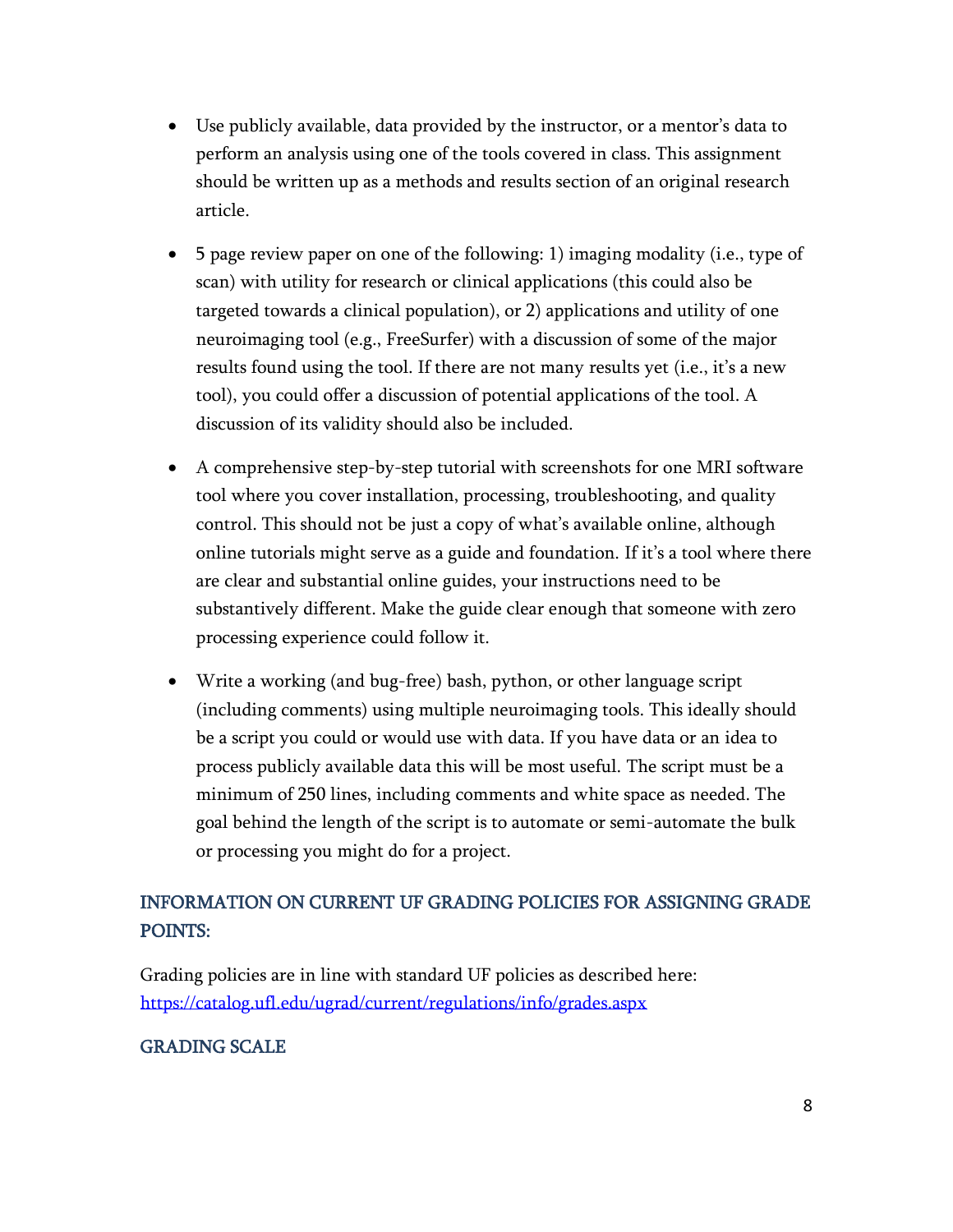| Grading Scale:  |
|-----------------|
| $93-100 = A$    |
| $90-92 = A-$    |
| $87 - 89 = B +$ |
| $83 - 86 = B$   |
| $80 - 82 = B -$ |
| $77 - 79 = C +$ |
| $73 - 76 = C$   |
| $70 - 72 = C -$ |
| $67-69 = D+$    |
| $63-66 = D$     |
| $60-62 = D$     |
| $&50 = E$       |

Late and Make-up Work: Late work will be penalized 5% per late day unless 1) arrangements are made with me prior to the due date, or 2) there is a documented emergency. Be prepared to provide documentation of any emergencies that may arise (e.g., a doctor's note if you are out sick, a police report if you have a car accident). This policy will be strictly enforced.

## COURSE SCHEDULE

# CRITICAL DATES: The final paper/project is due April 27 at 10:00 PM.

## A WEEKLY SCHEDULE OF TOPICS AND ASSIGNMENTS:

| Week | Date           | Topic                                         | Assignment                                                                                             |
|------|----------------|-----------------------------------------------|--------------------------------------------------------------------------------------------------------|
|      | Jan 7,<br>2020 | MRI intro and common<br>clinical and research | Write a 1 page summary (can be<br>technical or for a lay audience) of<br>a single type of neuroimaging |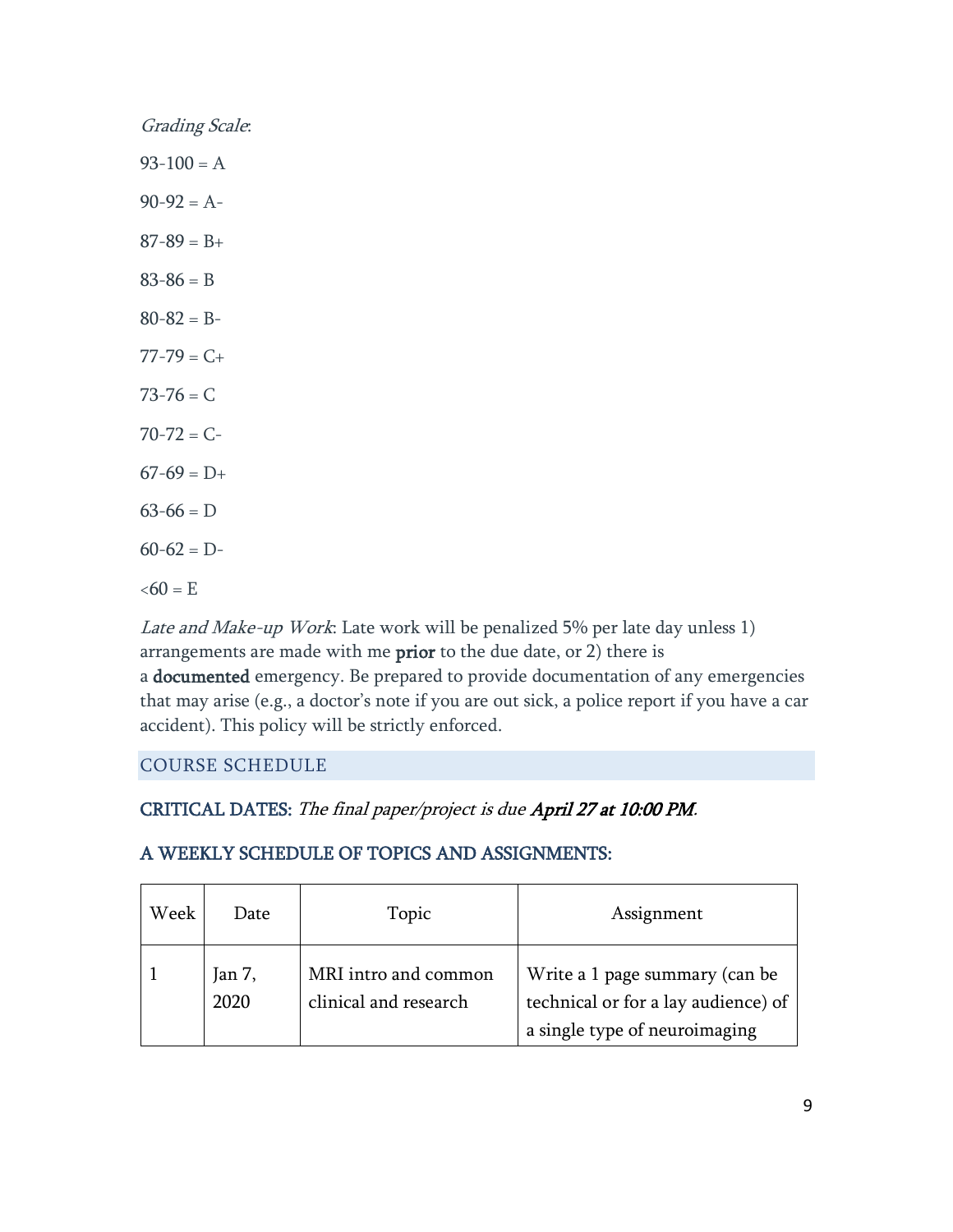|                |                                                                | sequences with a dash of<br>neuroanatomy<br>Intro to the command<br>line          | modality. It does not have to be<br>one covered in class.                                                                                                        |  |  |
|----------------|----------------------------------------------------------------|-----------------------------------------------------------------------------------|------------------------------------------------------------------------------------------------------------------------------------------------------------------|--|--|
| $\overline{2}$ | Jan 14,<br>2020                                                | Intro to the command<br>line, basic scripting, and<br>HiPerGator                  | Write working Bash/HiPerGator<br>submission script including the<br>use of a for loop. It should<br>perform multiple steps using<br>multiple command line tools. |  |  |
| 3              | Jan 21,<br>2020                                                | FreeSurfer processing,<br>and survey of FreeSurfer<br>tools                       | Process a set of 3 brains using<br>FreeSurfer                                                                                                                    |  |  |
| 4              | Jan 28,<br>2020                                                | FreeSurfer quality<br>control                                                     | Process, assess, and reprocess one<br>problematic brain                                                                                                          |  |  |
| 5              | International Neuropsychological Society Conference - no class |                                                                                   |                                                                                                                                                                  |  |  |
| 6              | Feb 11,<br>2020                                                | FreeSurfer analyses -<br>exporting and QDEC                                       | QDEC and stats assignment                                                                                                                                        |  |  |
| 7              | Feb 18,<br>2020                                                | Survey of FSL structural<br>tools (bet, flirt, fsleyes,<br>fast, first, and more) | BET, FLIRT, FNIRT, FAST, and<br>FIRST (fsl_anat)                                                                                                                 |  |  |
| 8              | Feb 25,<br>2020                                                | FSL tools continued                                                               |                                                                                                                                                                  |  |  |
| 9              | Spring Break!                                                  |                                                                                   | Project topic and outline due!<br>Graduate students only: Mid-<br>term assignment due!                                                                           |  |  |